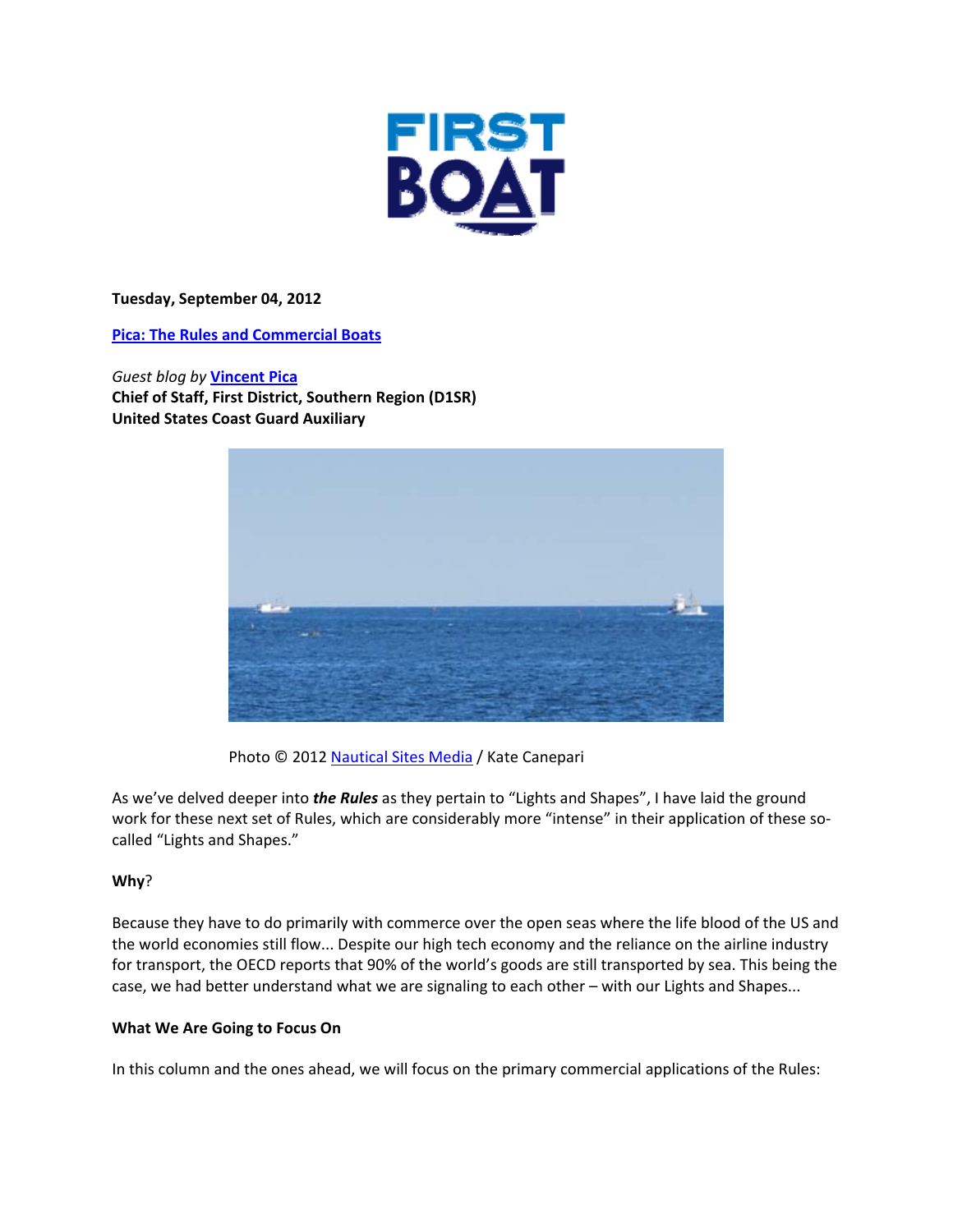Rule 26: Fishing Vessels (and I don't mean you and your 26' Grady…) Rule 27: Vessels Not Under Command – NUCs – and Those Restricted In Their Ability to Maneuver – RAMs Rule 28: Vessels Constrained by their Draft (and I don't mean by buoy 26!) Rule 29: Pilots – Who brings the leviathans into a crowded harbor? Rule 30: Anchored and Aground Rule 31: Seaplanes

# **What Does Rule 26 Say?**

A lot – and a fishing vessel as it pertains to Rule 26 are vessels trawling or fishing by means of dragging through the water nets, dredges, lines or "other apparatus used as a fishing appliance." They don't mean us, drifting with the wind and a Penn reel in our hand.

The lights on a commercial fishing vessel are just the same as any vessel as described in Rule 21. If she is underway, she shall exhibit side lights of red and green, white masthead light and white stern light. If at anchor, she shall exhibit lights associated with that condition (no running or side lights!) In addition to all those responsibilities, she is charged with two important additions: "Green over White, We Be Shrimping Tonight" or "Red over White, We Be Fishing Tonight." What does that mean?



Green over White, We Be Shrimping Tonight ‐ courtesy USCG Rules of Navigation



Red over White, We Be Fishing Tonight ‐ courtesy USCG Rules of Navigation